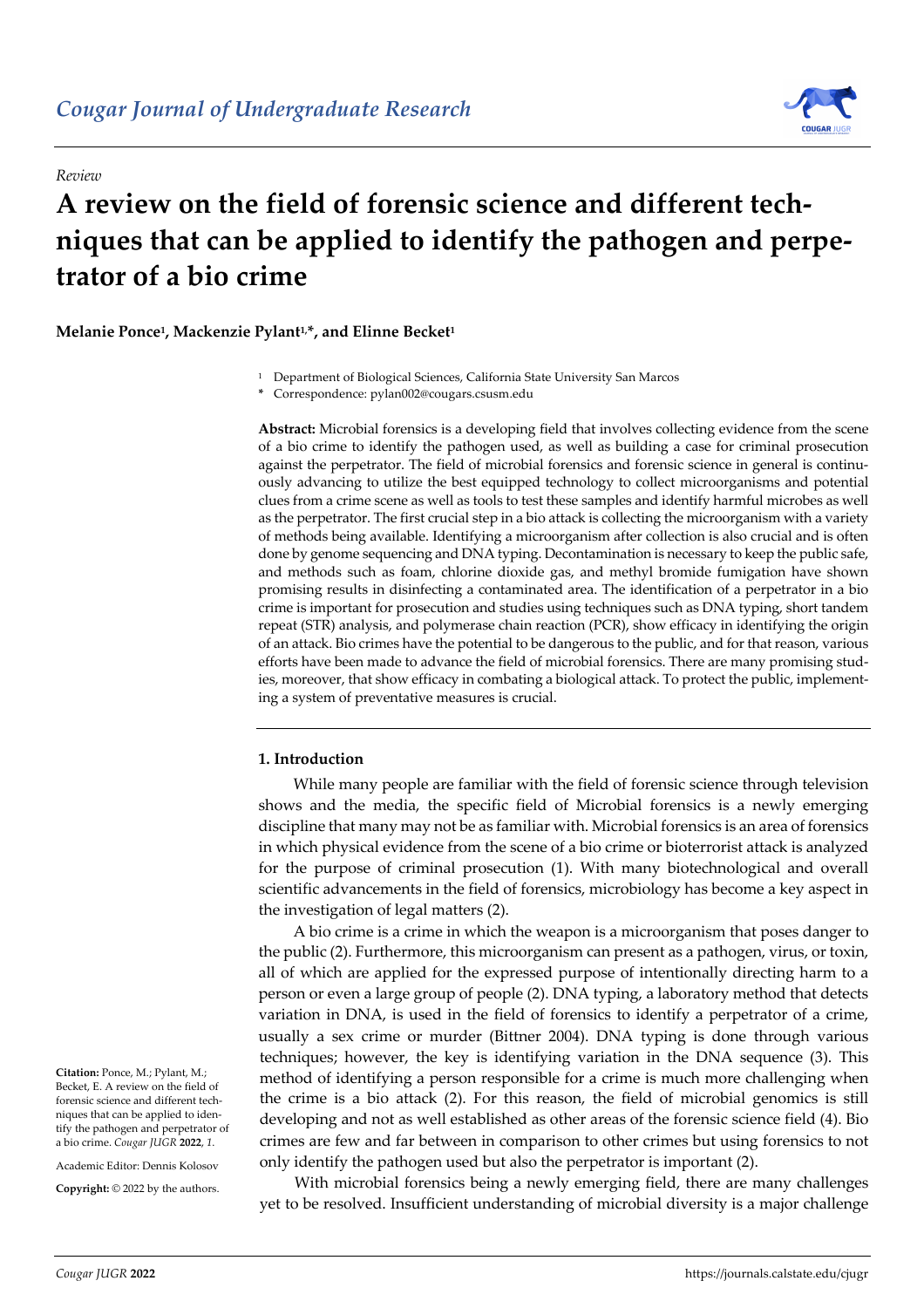in determining from where bio attacks, bioterrorism, and bio crimes are initiated (5). A better understanding of the pathogens or toxins present in a bio attack is necessary to determine perpetrators in bio attacks (5). One study suggested the development of other than genomic approaches such as multitarget analysis of culture media which may be useful for the purpose of deeper forensic characterization (5). Furthermore, political and governmental constraints limit shared global standards and databases for Microbial forensics and genomics which lessens the confidence of microbial forensics analysis (5).

In this review we will examine how microbial forensics can be used to: 1) identify a pathogen or toxin in a bio attack, 2) decontaminate the crime scene, and 3) identify the perpetrator. One study found that qPCR is useful in enhancing the detection of bio contaminants on a surface and identifying the best sampling method (Buttner et al. 2004) while another study found that using a biological sampling kit (BiSKit) to test large surface areas is more efficient and yields more accurate results than other methods (6). A study that looked at decontamination strategies found methyl bromide fumigation is able to successfully decontaminate *B. anthracis* spores from various surfaces in a building with no damage to the edifice or its contents (7). Researchers also find that short tandem repeat DNA typing can be used to identify a perpetrator of a crime and this paper will discuss how this can be applied to bio crimes specifically (8). This review will explore the landscape of a bio crime and how to address different issues to keep the public safe.

Some examples of well-known bio attacks are the typhoid fever of 1984 and the anthrax attacks following the attack on the world trade center on September 11th, 2001 (9, 10). The typhoid fever, caused by Salmonella typhi, led to hundreds of people who were infected with the bacteria in 1984 after intentional contamination of salad bars in Oregon (9). These salad bars were contaminated with the intentions of impacting local city elections but thankfully no one died as a result of the attack (9). The anthrax attack is another example of a well-known bio attack (10). In this case, letters contaminated with anthrax were mailed to a variety of offices such as news media offices and the offices of public officials (10). As a result, 17 people were infected, and 5 people died (10). Groups and individuals can use biological weapons as a way to inflict terror on people as well as have social and political effects on society (9).

## *Collection of the microorganisms at the scene of a bio crime*

The collection and identification of microorganisms following a potential bio crime is not only a crucial first step in being able to piece together information about a crime, but it is also important in understanding the potential threat to people immediately affected as well as the general public. One study found that qPCR has the ability to enhance the detection of bio contaminants on various surfaces and is helpful in comparing and identifying the most useful of different sampling (11). There are various methods to detect microorganisms on surfaces yet not all are as well equipped to accurately identify and enumerate microorganisms (12). While swabbing is a highly used method its success is largely dependent on the skills of the person collecting the samples and is therefore prone to human error (13). The use of contact plates, which is the direct contact of an agar plate with a contaminated surface is slightly more useful, but problems often arise if the surface in question is rough, wet, or has any other quality that can potentially adversely affect growth on the plate (14). In addition, these sampling methods are really only successful for sampling small areas, which can be tedious and time consuming because sampling of a small area requires a greater number of samples to be collected and this can delay the reporting of results (6). In addition to this, because a small surface area is being sampled, this means that the total number of microbes recovered will be lower than if a larger surface area was being sampled (6). Both of these challenges make it more difficult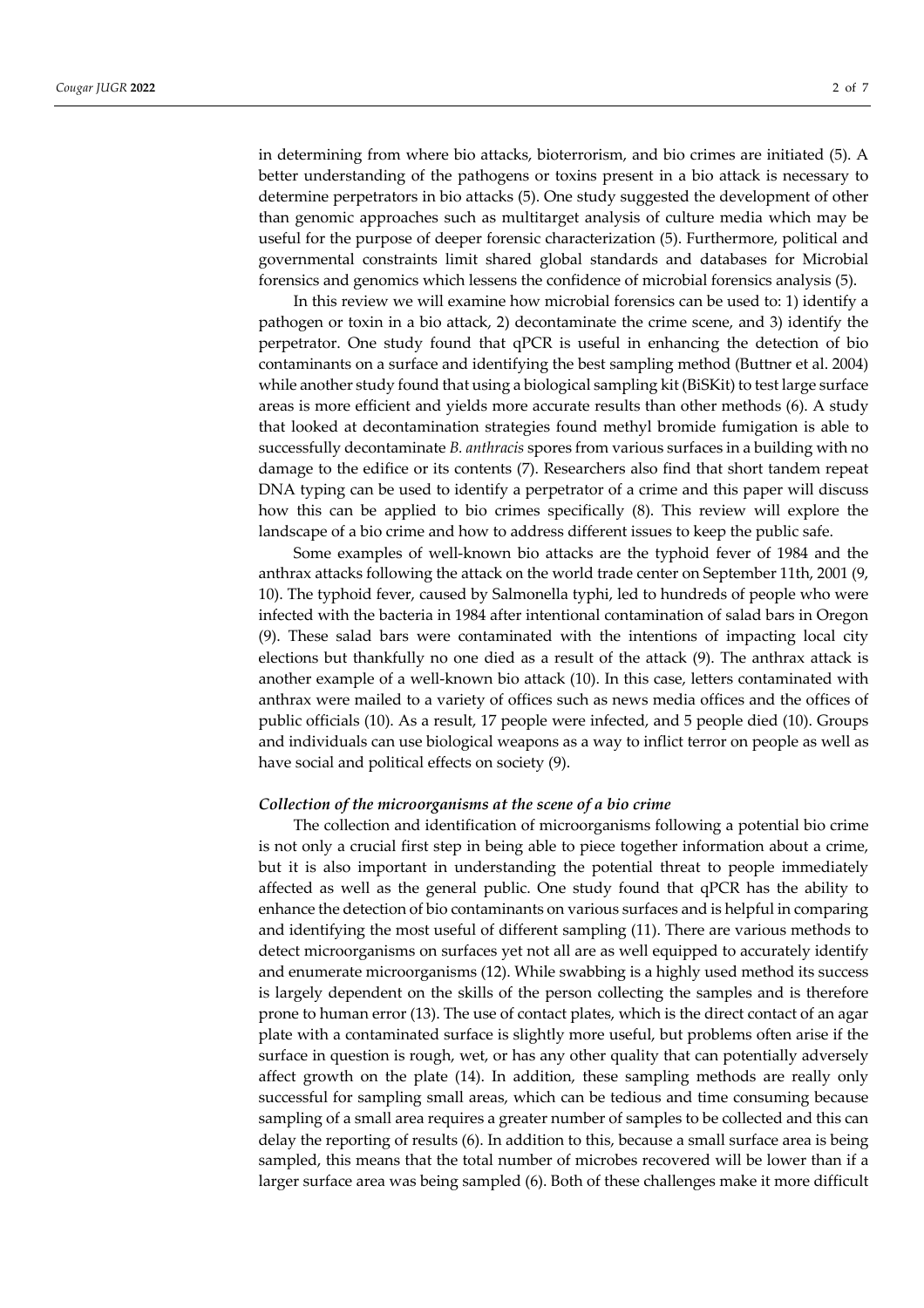to identify a potential pathogen in the case of sampling methods that rely on a small surface area (6).

A proposed solution to this issue is the biological sampling kit (BiSKit). The kit is designed to sample a surface by wet and dry methods using either a cotton-based swab or a foam-based swab and these resulting samples are analyzed by culturing, quantitative PCR (qPCR), and immunological assays (6). The BiSKit is used to sample a large surface area  $(1m^2)$  and is compatible with various forensic technologies (6). Buttner et al 2004 found that the BiSKit was not only more efficient than the swabbing method but also resulted in a 10-fold increase in microbial concentrations obtained indicating that this is a successful sampling method that improves sample size and the number of microbes captured (6).

#### *Identification of the microorganisms*

While genome sequencing and DNA typing have long since been used to identify the perpetrator(s) of a crime, these technologies can also be used to identify microorganisms used as weapons in bio crimes. Genome sequencing, DNA typing, and next generation sequencing (NGS) allow scientists to type bacterial strains in a way that does not involve phenotypic assays (15).

Comparative genome sequencing was used following the bioterrorist anthrax attack in 2001 (16). Genome sequencing was able to trace anthrax samples back to distinct bacterial families, which is significant in identifying a pathogen, and at the time was a powerful new tool in the investigations of highly variable genomic regions and revealed that all of the infected letters delivered to the various locations came from the same source. This was a huge breakthrough in the case (16). However, while genome sequencing and comparisons can be used to identify bacteria, these techniques are more costly and time consuming than bacterial DNA typing (15).

There are a variety of DNA typing techniques and the one technique that is efficient and effective and can be useful in the identification of pathogens in a bio crime is automated repetitive-sequence-based PCR (rep-PCR). This technique uses primers that target non-coding repetitive sequences in the genome (11). It is easy to perform and an effective method for bacterial strain typing. (11).

A more recent development in the area of microbiology that can also be used in the identification of microbes is next generation sequencing. Whole genome next generation sequencing (WG-NGS) is a technique that has revolutionized biology with improvements in sample preparation and bioinformatics pipelines, and the decrease in cost (17). WG-NGS allows for the deep sequencing of nucleic acids, the identification of anomalies, patterns and correlations within datasets, as well as the analyses of a variety of other characteristics (17). This technique is able to provide more detailed taxonomic information than diagnostic PCR (17).

#### *Decontamination of the area*

Bio crimes can have harmful consequences and be propagated rapidly, and therefore, measures to mitigate crimes must be fast acting and efficient. When a bio crime is committed, it is crucial to decontaminate the area affected by the microorganism(s) (18). The microorganisms can contaminate a small surface area, an entire room, or even multiple buildings (7). The first step in decontamination is understanding what microorganism infected the area (7). A study conducted by Buttner et al. 2004 used an experimental room with office furniture, containing materials like wood, metal, and tile. The rooms were contaminated with endospores of *Bacillus atrophaeus,* and treated with two different products, foam decontaminant and chlorine dioxide gas, that when mixed together, are composed of cationic detergents, fatty alcohols, stabilized hydrogen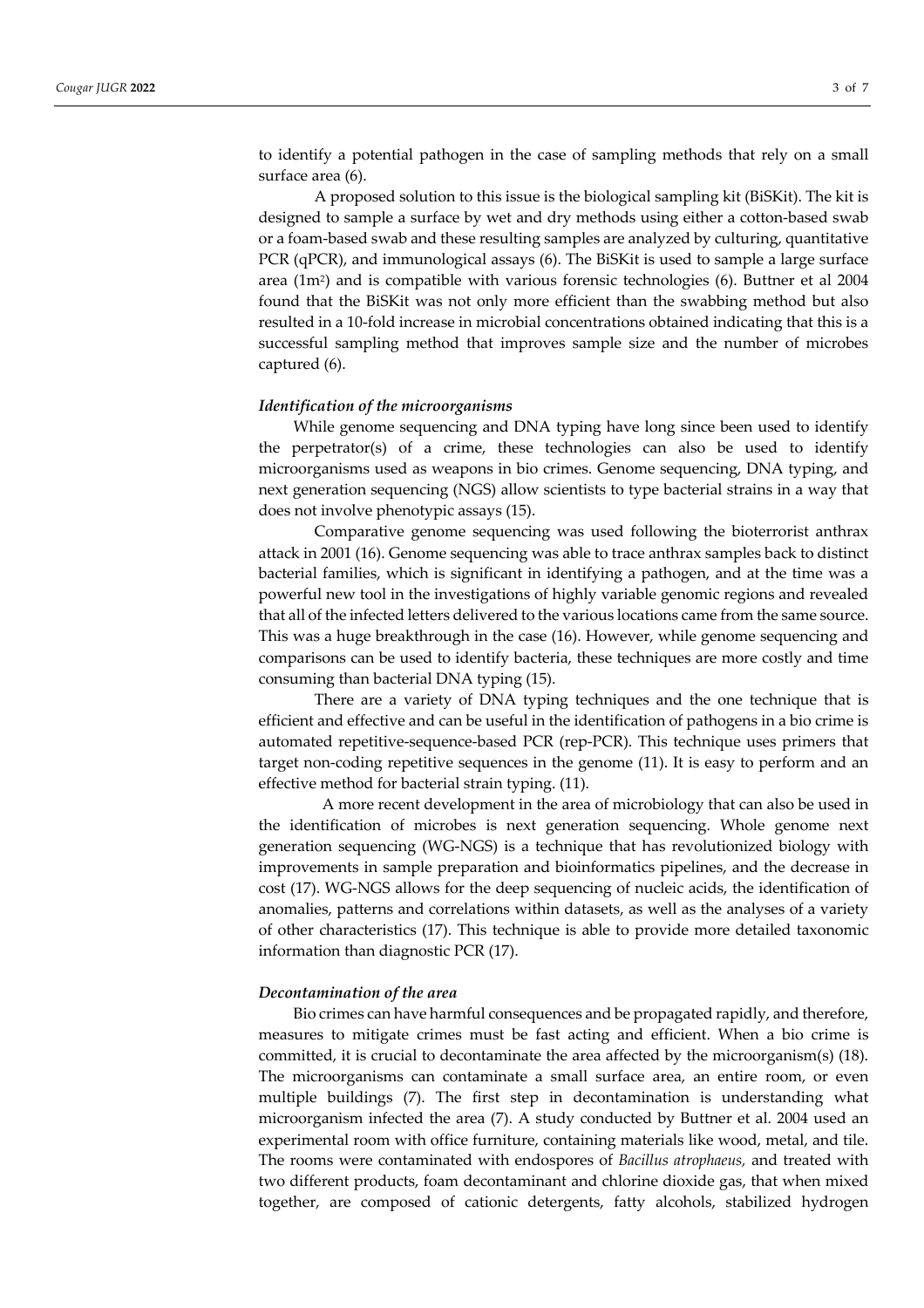peroxide, water, and inert ingredients (19). When quantitative PCR was used to sample the room before and after treatments, *B. atrophaeus was* still present after treatment, however, the levels of culturable *B. atrophaeus* were reduced immensely (19). Buttner et al 2004 concluded the foam treatment is effective in that it left no culturable strains of *B. atrophaeus* and reduced the contaminant by 5 orders of magnitude. For the Chloride dioxide treatment, the study concluded it too was effective and reduced the contaminant by 4-5 orders of magnitude (19). While the not 100 percent efficient, the two treatment modalities significantly reduce the contaminant (19)

The study conducted by Buttner et al. 2004 illustrates the effectiveness of two methods that can be used in decontaminating an indoor setting with furniture; however, with any method there are always downsides. Buttner et al. 2004 discuss the disadvantage to chloride gas decontamination as the need for specific gases and equipment that can only be used by trained personnel, therefore accessibility may be an issue depending on where the bio attack is committed.

Another study performed by Calfee et al. 2015, showed the efficacy of methyl bromide (MB) fumigation. MB fumigation was conducted to decontaminate *Bacillus anthracis.* The building contaminated with the pathogen was sealed under two tarps and fumigated at ≥225 g m<sup>-3</sup> mean concentration for 48 h at 28°C (7). Calfee et al 2015 found that the MB fumigation allowed for the complete removal of *B. anthracis* without damage to other objects in the room including electronics and furniture. Furthermore, MB fumigation is fast, economical, and effective (7). The studies discussed have proposed orderly and beneficial matters that fumigate an infected bio crime area.

#### *Identifying the perpetrator*

Lastly, identifying the perpetrator is an important aspect of the microbial forensic investigations. Scientists can also use microbial forensics to identify the offender(s) of the crime. When intentional bio crimes occur, they are typically categorized as: 1) overt, meaning the attack is recognized immediately, or 2) covert, meaning the attack is unknown (21). DNA typing is commonly used in the process of identifying an individual as a perpetrator (22) and is an umbrella term that represents the different methods used to study DNA variation (23).

More than 99.5% of the human genome is the same throughout the population, it is the other 0.5% of DNA that shows variation between individuals, which allows for identification (22). One method of DNA typing that is often used with humans is short tandem repeat (STR) analysis. STRs are 2-6 bp DNA sequences that are repeated continuously, throughout the genome (24). STR DNA typing detects differences in the repeated lengths of DNA sequences (24). To analyze the DNA, STRs are amplified using PCR (24). The STR amplification products are then sized using capillary electrophoresis or some other method (24). The size of the STR repeats is key to identifying the perpetrator(s) because there is a very remote chance that two individuals share the same STR lengths (25). However, with the continual advances in technology, a more standardized method has been developed using fluorescent detection of PCR fragments (24). This is done through capillary electrophoresis of PCR fragments (24). Huber et al. 2008 developed a multiplexed PCR assay, allowing for simultaneous analyses of different STR loci. Multiplexing is important because the additional information increases the statistical power and helps scientists particularly in cases when the DNA is degraded (24).

The goal of finding the origin of a bioagent helps in identifying individuals involved in crime (21). Tracing or Surveillance is also a key factor in linking a perpetrator to a bio crime (21). Because each bio crime is unique, different approaches are undertaken and are dependent largely on the collection of evidence (21). For example, different approaches are specific to hairs, fibers, fingerprints, or in the case of a covert attack,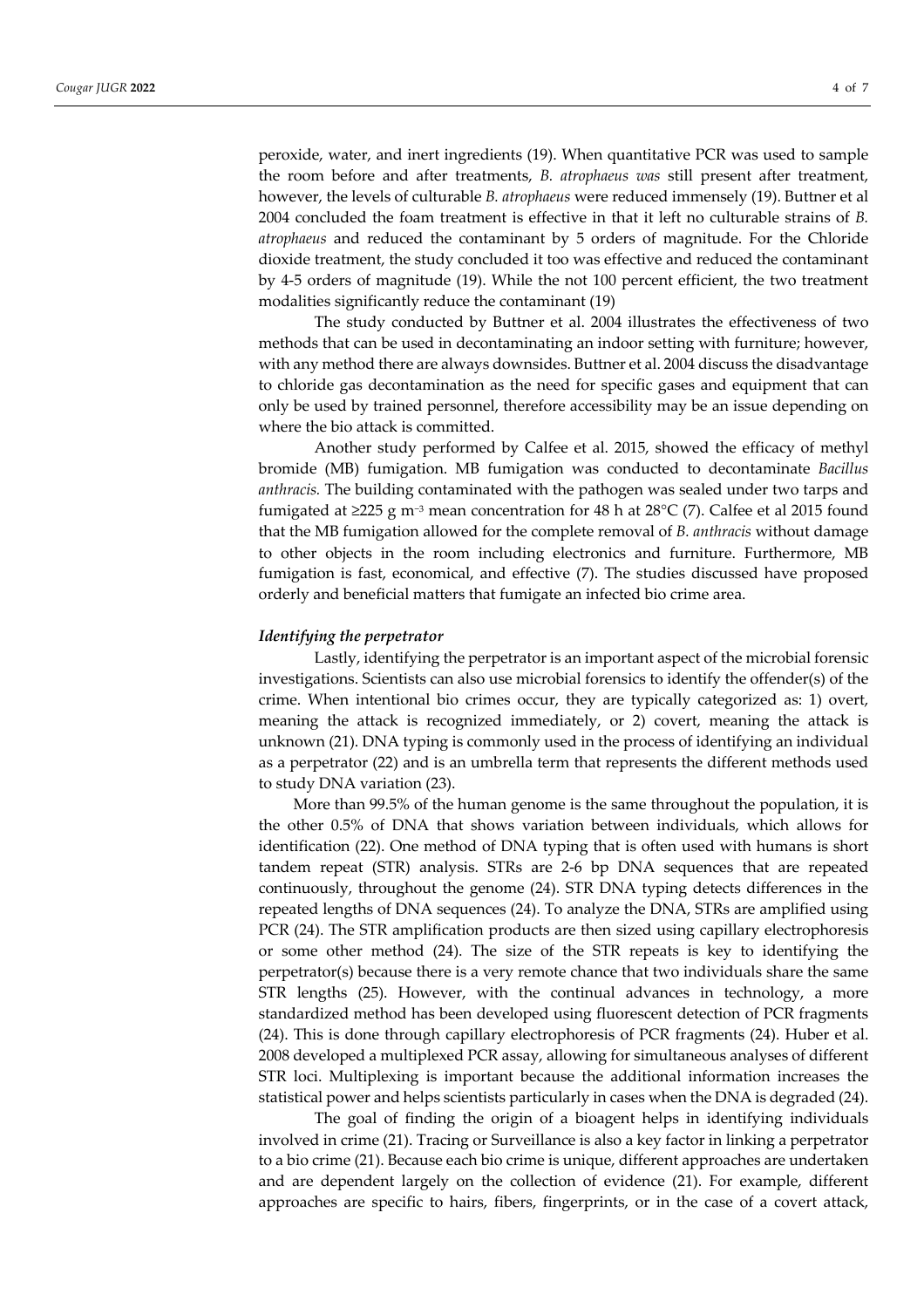evidence may be limited to using medical histories, diagnoses, and isolates taken from victims (21). With the evidence at hand, genetic markers are used to match DNA samples, allowing for a foundation in finding a perpetrator (21). Then, further steps are taken such as the ones indicated previously in this section (PCR, STR), to independently validate results. After analyzing the evidence, DNA databases that are standardized through the FBI are used to compare and match the sample DNA (26). This system is known as CODIS- -combined DNA index System (24).

## **Discussion**

Infectious outbreaks can be a national or even global threat and lead to serious illness, death, and public anxiety (27). While these outbreaks can be due to natural influences there are others that can be intentional with the purpose of harming specific people or even the general public (27). These crimes are referred to as bio crimes or bioterrorism and while infrequent they can potentially be highly dangerous to the public (27). The purpose of this review was to outline ways to identify pathogens and the perpetrator as well as effective ways to safely clean up the crime scene and eliminate the threat. There are a variety of methods used to safely collect the pathogen and later identify it, some of which are better than others. There are also different methods that can be used to decontaminate the area for the purpose of protecting the public. Identifying the perpetrator for the purpose of criminal prosecution is also important and a variety of different methods for all of these different aspects of bio crimes were outlined in this review.

The first step in being able to treat people who may have been infected by a bio crime as well as keeping the rest of the public safe is identifying the pathogen used in the crime. Before the pathogen is identified, the crime scene is sampled. A variety of methods for sampling surfaces were outlined in this review. Some methods were noted as being more effective and efficient than others. The swabbing method which is commonly used is prone to human error (13) whereas contact plates are only useful if the surface is flat and dry (14). Another issue is that regardless of the specific method used, most have only typically been used to sample small areas (6). The BiSKit can be used to solve this problem (6). This sampling method can be used to collect samples from large surface areas making it more efficient. It is also compatible with a variety of technologies (6).

After collecting from a crime scene, samples are tested to identify the pathogen. Studies on genome sequencing and DNA typing were reviewed. Comparative genome sequencing was a method widely used in the 2001 anthrax attacks and was significant as this was how the strain of bacteria was identified (16). While this is significant, genome sequencing is costly and time consuming in comparison to DNA typing. Because of this DNA typing was looked at next (15). There are different DNA typing techniques, one being rep-PCR which is easy to use and efficient in identifying specific pathogens (3). Another technique WG-NGS is noteworthy as it allows for more detailed taxonomic information than diagnostic PCRs (17).

After identifying the pathogen in the bio crime, decontamination of the infected areas is key to preventing further outbreak. In a study that aimed to decontaminate the pathogen *B. atrophaeus,* foam treatment and a chlorine dioxide gas treatment were used, and this combined agent showed efficacy in the removal of this specific pathogen *(*19). Another study used MB fumigation to combat the pathogen *Bacillus anthracis.* With high concentration of MB in a sealed and tarped building, the experiment indicated efficacy of the treatment to disinfect the area (7).

Identifying the perpetrator of a bio crime is another step in the microbial forensic investigation. DNA typing is commonly used in identifying a perpetrator and can be accomplished using various methods. One of the most frequently used techniques is the amplification of STRs, which looks at the DNA sequences of 2-6 bp that are repeated in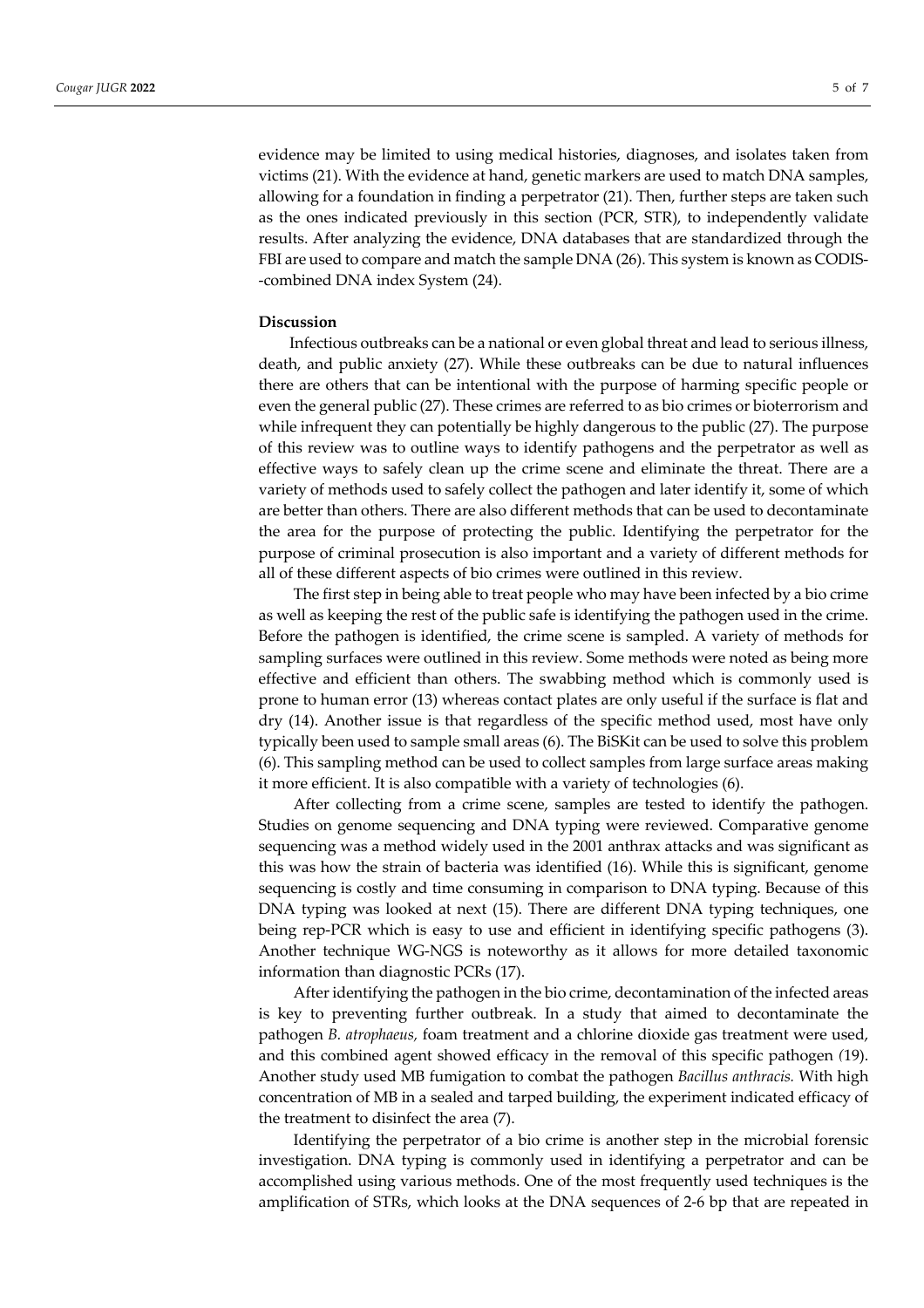long stretches across the genome (24). STR amplification is a powerful DNA typing method that makes use of fluorescent detection of PCR fragments via capillary electrophoresis (24).

Forensic science is still an emerging field with room for significant advancement. Many of the technologies used in the field and mentioned in this review are outdated. Distinguishing between intentional versus unintentional bio crimes is a challenge. In the cases of a covert attack, initial sampling evidence may be limited to medical histories, diagnoses, and isolates taken from victims, making it difficult to identify the perpetrator(s) (21). These presented challenges indicate that further research is necessarily in order to mitigate bio crimes.

Tools to better predict or prevent bio attacks are urgently needed. For a biological attack to occur, there must be a vulnerable target, a person/group with the ability to attack, and the intent by the offender(s) to carry out the attack (28). Unfortunately, as seen repetitively throughout various studies, there is no standardized protocol for bio attacks. This is mainly due to the issue that every possible bio attack presents itself in a different way each time; and therefore, methods to combat the specific bio attack vary from one another. However, prevention needs to become a key role in stopping further bio crimes. Therefore, more research on successful and effective preventative measures of a bio crime is necessary to ensure public safety from harmful bio agents.

## **References**

- 1. Keim, P; Lenski, R. *Population Genetics of Bacteria in a Forensic Context.* Microbial Forensics. United States. https://doi.org/10.1016/B978-012088483-4/50019-6
- 2. Keim, P. (2003). *Microbial Forensics: a Scientific Assessment.* American Academy of Microbiology. United States. https://www.osti.gov/biblio/808025
- 3. Bittner, et al. (2004). *Microbial DNA typing by Automated Repetitive-Sequence-Based PCR.* Journal of Clinical Microbiology. doi: 10.1128/JCM.43.1.199-207.2005
- 4. Antonio, A; Oliveira, M. (2018). *Microbial forensics: new breakthroughs and future prospects.* Applied Microbiology and Biotechnology. doi: 10.1007/s00253-018-9414-6
- 5. Budowle, et al. (2011). *Microbial Forensics 2nd Edition.* http://repository.fue.edu.eg/xmlui/handle/123456789/1590
- 6. Buttner, M et al. (2004). *Evaluation of the Biological Sampling Kit (BiSKit) for Large-Area Surface Sampling.* Applied and Environmental Biology. DOI: 10.1128/AEM.70.12.7040-7045.2004
- 7. Calfee, et al. (2015). *Whole Building Decontamination of Bacillus anthracis Sterne spores by methyl bromide fumigation.* Journal of Applied Microbiology. https://doi.org/10.1111/jam.12974
- 8. Huber et. al. (2008). *The next generation of DNA profiling – STR typing by multiplexed PCR – ion-pair RP LC–ESI time-of-flight MS*. Electrophoresis. DOI: 10.1002/elps.200800209
- 9. Epid, M. et al. (2015). *Biopreparedness in the age of genetically engineered pathogens and open access science: an urgent need for a paradigm shift.* Military medicine.
- 10. Fauci, A. et al. (2001). Bioterrorism: a clear and present danger. Nature medicine.
- 11. Buttner, M; Cruz-Perez, P; Stetzenbach, S. (2001). *Enhanced Detection of Surface-Associated Bacteria in Indoor Environments by Quantitative PCR.* Applied and Environmental Biology. DOI: 10.1128/AEM.67.6.2564-2570.2001
- 12. Redfern et al. (2010). *A critical evaluation of sampling methods used for assessing microorganisms on surfaces.* School of Biology, Chemistry and Health Science, Manchester Metropolitan University. DOI: 10.1016/j.fbp.2010.09.011
- 13. Griffith, C; Moore, G. (2008). *Problems associated with traditional hygiene swabbing: the need for in house standardization.* Journal of applied microbiology. DOI: 10.1111/j.1365-2672.2007.03330.x
- 14. Eginton et al. (1995). *Quantification of the ease of removal of bacteria from surfaces.* Journal of industrial microbiology. Doi https://doi.org/10.1007/BF01569984
- 15. Fournier et al (2009). *Bacterial Strain Typing in the Genomic Era.* FEMS Microbiology reviews.
- 16. Read, et al. (2002). *Comparative Genome Sequencing for Discover of Novel Polymorphisms in Bacillus anthracis.* Sciencemag.org. Doi 10.1126/science.1071837
- 17. Eloit, M; Lecuit, M. (2015) *The potential of whole genome NGS for infectious disease diagnosis.* Expert Review of Molecular Diagnostics. DOI: 10.1586/14737159.2015.1111140
- 18. Mckinney et al. (1999). *Biosafety in microbiological and biomedical laboratories 4th edition.* US department of health and human services.
- 19. Buttner, M et al. (2004). *Determination of the Efficacy of Two Building Decontamination Strategies by Surface Sampling with Culture and Quantitative PCR.* Applied and Environmental Biology. DOI: 10.1128/AEM.70.8.4740-4747.2004